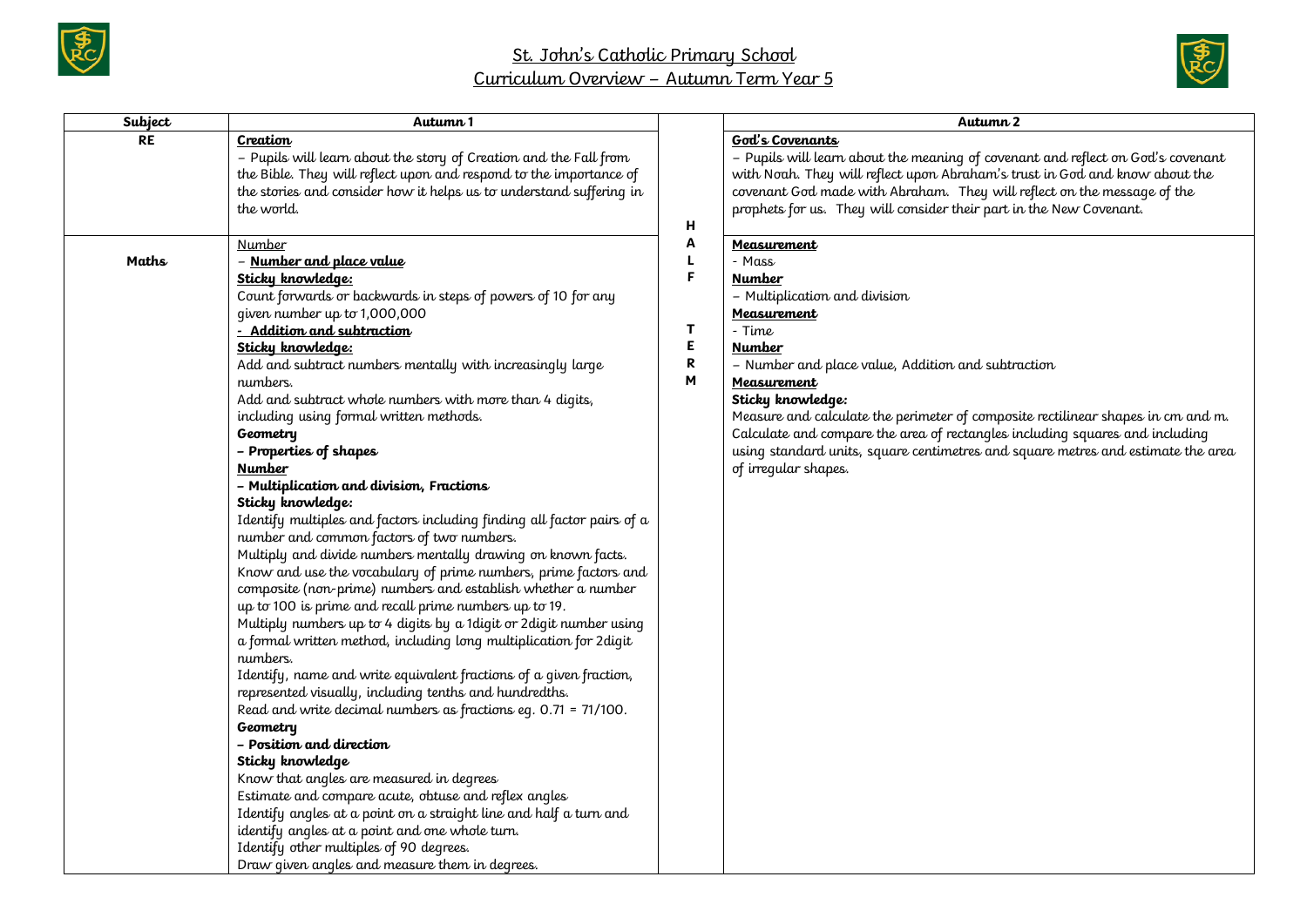|                                                                                                                                                                                                                                                                                             | <b>Number</b><br>- Addition and subtraction, Decimals                                                                                                                                                                                                                                                                                                                                  |                                                                                                                                                                                                                                                                                                                                                                                                                                                                 |  |
|---------------------------------------------------------------------------------------------------------------------------------------------------------------------------------------------------------------------------------------------------------------------------------------------|----------------------------------------------------------------------------------------------------------------------------------------------------------------------------------------------------------------------------------------------------------------------------------------------------------------------------------------------------------------------------------------|-----------------------------------------------------------------------------------------------------------------------------------------------------------------------------------------------------------------------------------------------------------------------------------------------------------------------------------------------------------------------------------------------------------------------------------------------------------------|--|
| English                                                                                                                                                                                                                                                                                     | Queen of the Falls - by Chris Van Allsburg<br>Pupils will study recounts with a series of diaries.<br>We will explore writing recounts from the viewpoint of<br>other characters.                                                                                                                                                                                                      | The Lost Happy Endings - by Carol Ann Duffy<br>Pupils will study fiction - traditional tales.<br>We will explore traditional tales from another character's point of view.                                                                                                                                                                                                                                                                                      |  |
|                                                                                                                                                                                                                                                                                             | Writing outcomes - diary entry<br>Greater Depth - writing from a range of perspectives.                                                                                                                                                                                                                                                                                                | Writing outcomes - to write a traditional tale                                                                                                                                                                                                                                                                                                                                                                                                                  |  |
|                                                                                                                                                                                                                                                                                             | Reading books must be in school every day.<br>Spellings will be tested on a Friday unless otherwise stated.                                                                                                                                                                                                                                                                            | Greater Depth - To write from a differing point of view<br>Reading books must be in school every day.<br>Spellings will be tested on a Friday unless otherwise stated.                                                                                                                                                                                                                                                                                          |  |
| Science                                                                                                                                                                                                                                                                                     | Animals, including humans<br>- Pupils will learn about animals, including humans. They will<br>look at the human timeline, changes that occur during old age,<br>gestation periods and life expectancy.<br>Sticky knowledge:<br>Know the life cycles of different living things.<br>e.g. mammal, amphibian insect, reptile, bird.<br>Know the difference between different lifecycles. | Animals, including humans<br>- Pupils will learn about animals, including humans. They will look at the human<br>timeline, changes that occur during old age, gestation periods and life expectancy.<br>They will focus on the development of humans through birth to old age.<br>Sticky knowledge:<br>Know the process of reproduction in plants.<br>Know the process of reproduction in animals.<br>Create a timeline to indicate stages of growth in humans. |  |
| Computing                                                                                                                                                                                                                                                                                   | Online Safety<br>- Pupils will gain a greater understanding of the impact that<br>sharing digital content can have.<br>- Digital Literacy                                                                                                                                                                                                                                              | - Information technology<br>App Design                                                                                                                                                                                                                                                                                                                                                                                                                          |  |
|                                                                                                                                                                                                                                                                                             | Sharing information<br>Sticky knowledge:<br>Combine sequences of instructions and procedures to turn devices<br>on and off.<br>Use technology to control an external device.<br>Design algorithms that use repetition and 2-way selection.                                                                                                                                             | Sticky knowledge:<br>Analyse information<br>Evaluate information<br>Understand how search results are selected and ranked<br>Edit a film<br>Understand that you have to make choices when using technology and that not<br>everything is true and/or safe.                                                                                                                                                                                                      |  |
| Geography / History<br>Locational and place knowledge.<br>Pupils will study a region in North America namely The Great<br>Lakes and Niagara.<br>Linking to their English text they will plan the route for a<br>character's tour.<br>UK Towns and Cities will be compared with rural areas. |                                                                                                                                                                                                                                                                                                                                                                                        | Settlements and Land Use<br>Children will study the Anglo Saxons with a focus on the text Beowolf.<br>We will answer the big questions:<br>Who were the Anglo Saxons?<br>Why did the Anglo Saxons come to Britain?<br>What jobs did people do?<br>Anglo Saxon Men, Women and children                                                                                                                                                                           |  |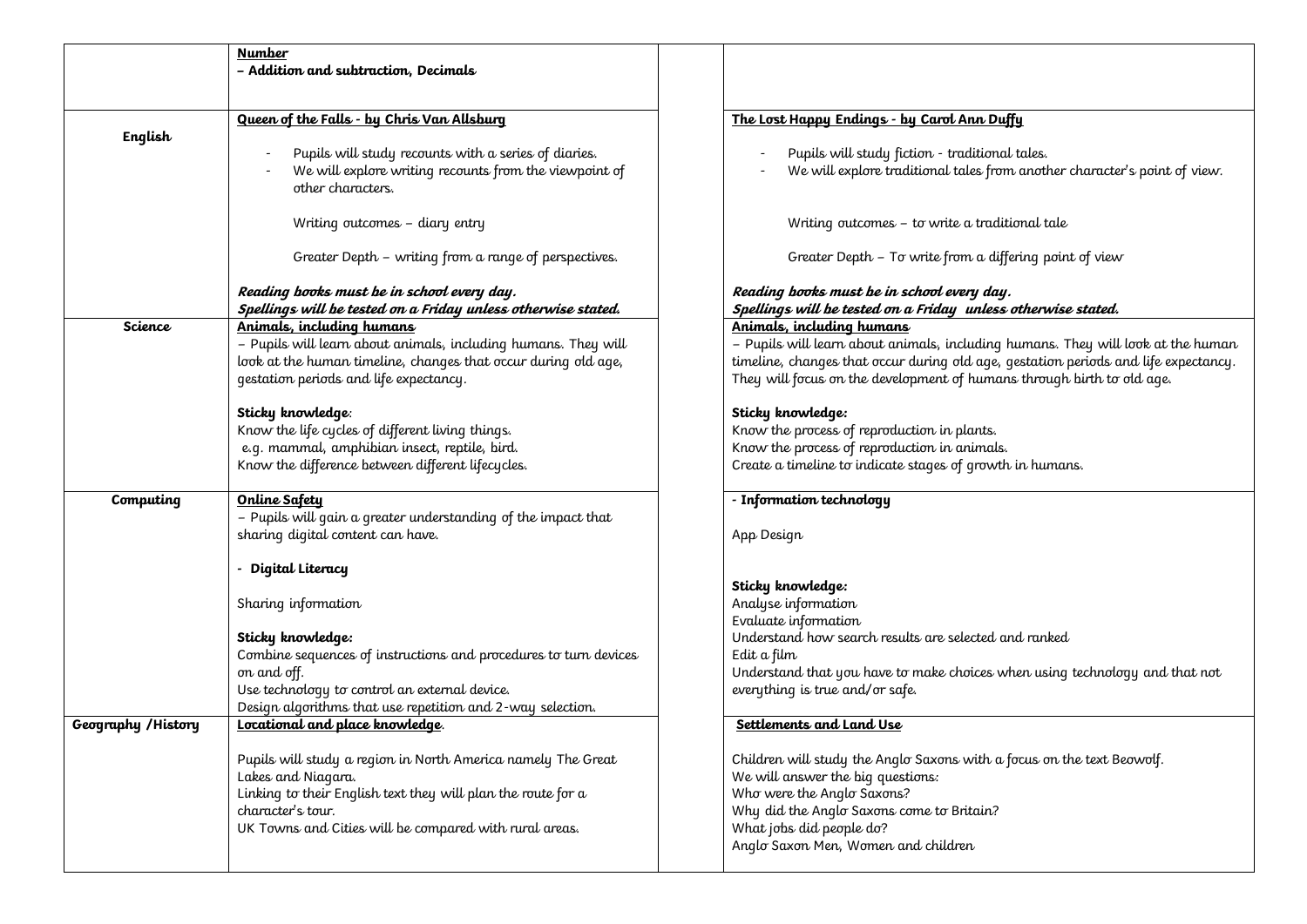|             | <b>Black History Week</b>                                          |
|-------------|--------------------------------------------------------------------|
|             |                                                                    |
|             | Sticky knowledge:                                                  |
|             | Know, name and locate the capital cites of neighbouring European   |
|             | cities.                                                            |
|             | Know the countries that make up the European Union.                |
|             | Know about, name and locate many of the world's most famous        |
|             | mountainous regions.                                               |
|             | Know why most cities are situated by rivers.                       |
|             | Know the course of a river.                                        |
|             | Name and locate many of the world's most famous rivers.            |
|             |                                                                    |
|             | Know why ports are important.                                      |
|             | Know what is meant by a biome.                                     |
| РE          | <b>Invasion Games</b>                                              |
|             | - Pupils will develop the skills needed to participate in invasion |
|             | games. The children will invent, play and evaluate their own       |
|             | qames.                                                             |
|             | - Football and Netball skills                                      |
|             | Sticky knowledge:                                                  |
|             | Team work                                                          |
|             |                                                                    |
|             | Pass in different ways                                             |
|             | Use forehand and backhand with a racquet                           |
|             | Field                                                              |
|             | Choose a tactic for defending and attacking                        |
|             | Use a number of techniques to pass, dribble and shoot              |
|             | Fitness                                                            |
|             | - Circuit Training                                                 |
|             |                                                                    |
|             |                                                                    |
| <b>PSHE</b> | <b>Health and Wellbeing</b>                                        |
|             | Eat Better                                                         |
|             | - Food groups, Importance of food and nutrients                    |
|             | Aiming High                                                        |
|             | Citizenship/Financial/Other                                        |
|             | - Classroom rules, School council elections, E-safety, Global      |
|             |                                                                    |
| DT/Art      | CAFOD, Harvest<br>Individuals who have shaped the world.           |
|             |                                                                    |
|             | Barrels and boats - Children will design and create a floating     |
|             | barrel or boat.                                                    |
|             |                                                                    |
|             | Sticky knowledge:                                                  |
|             |                                                                    |

## **Sticky knowledge**:

Know where the Anglo-Saxons came from. Know at least two famous Anglo Saxons. Use a timeline to show when the Anglo-Saxons were in England. Know the link between Anglo-Saxons and Christianity. Know that many Anglo Saxons were farmers. Know that Anglo-Saxons gave us many of the words we use today.

## **Invasion Games**

– Pupils will develop the skills needed to participate in invasion games. The children will invent, play and evaluate their own games. – Hockey skills **Fitness** – HIIT workouts

## **Health and Wellbeing**

Eat Better - Food groups, Importance of food and nutrients TEAM Citizenship/Financial/Other - Remembrance Day Anti-Bullying Week

## Jane Ray illustrations

We will study the artist, Jane Ray and produce illustrations using paint and pencils.

**Sticky knowledge:** Identify and draw objects and use marks and lines to produce texture.